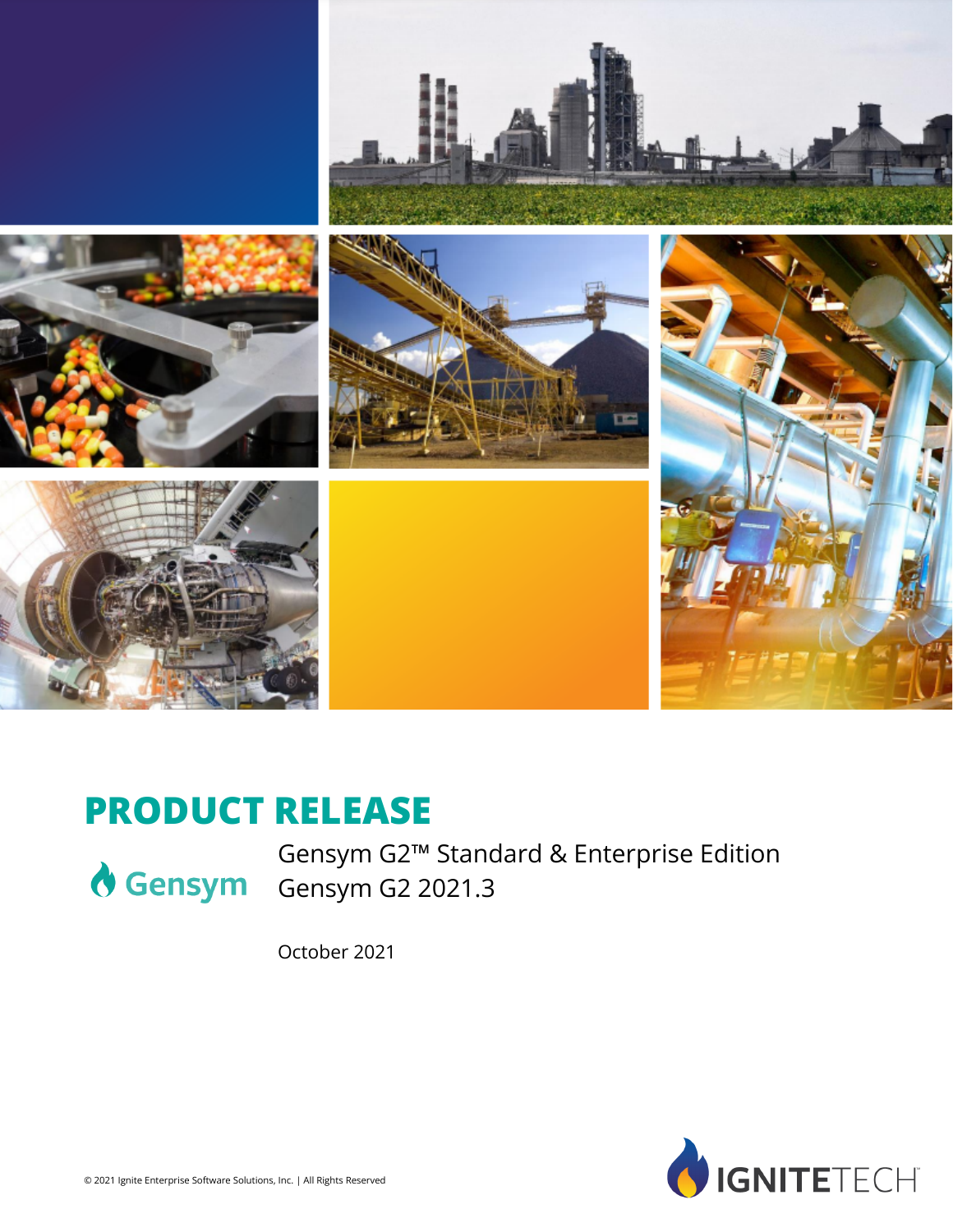#### **COPYRIGHT AND DISCLAIMER**

While every attempt has been made to ensure that the information in this document is accurate and complete, some typographical, technical or other errors may exist. Gensym Inc. does not offer any warranty for fitness for a particular purpose regarding any information contained in this document and will not under any circumstances accept responsibility for any kind of loss or damages that either directly or indirectly results from the use of this document.

This page shows the original publication date. The information contained in this document is provided for information purposes only, and subject to change without notice. Any improvements or changes to the product will be documented in subsequent editions.

This document is protected by copyright. All Rights Reserved. No part of this document should be photocopied, reproduced, or translated into another language without the prior written consent of Gensym Inc.

U.S. Government Restricted Rights. The software and accompanying materials are provided with Restricted Rights. Use, duplication, or disclosure by the U.S. Government is subject to restrictions as set forth in subparagraphs (c) (1) and (2) of Commercial Computer Software - Restricted rights at Federal Acquisition Regulation, 48 C.F.R. 52.227-19 (July 1987 or current version), and the limitations as set forth in Gensym Inc. standard license agreement for this documentation.

This edition was published October 2021.

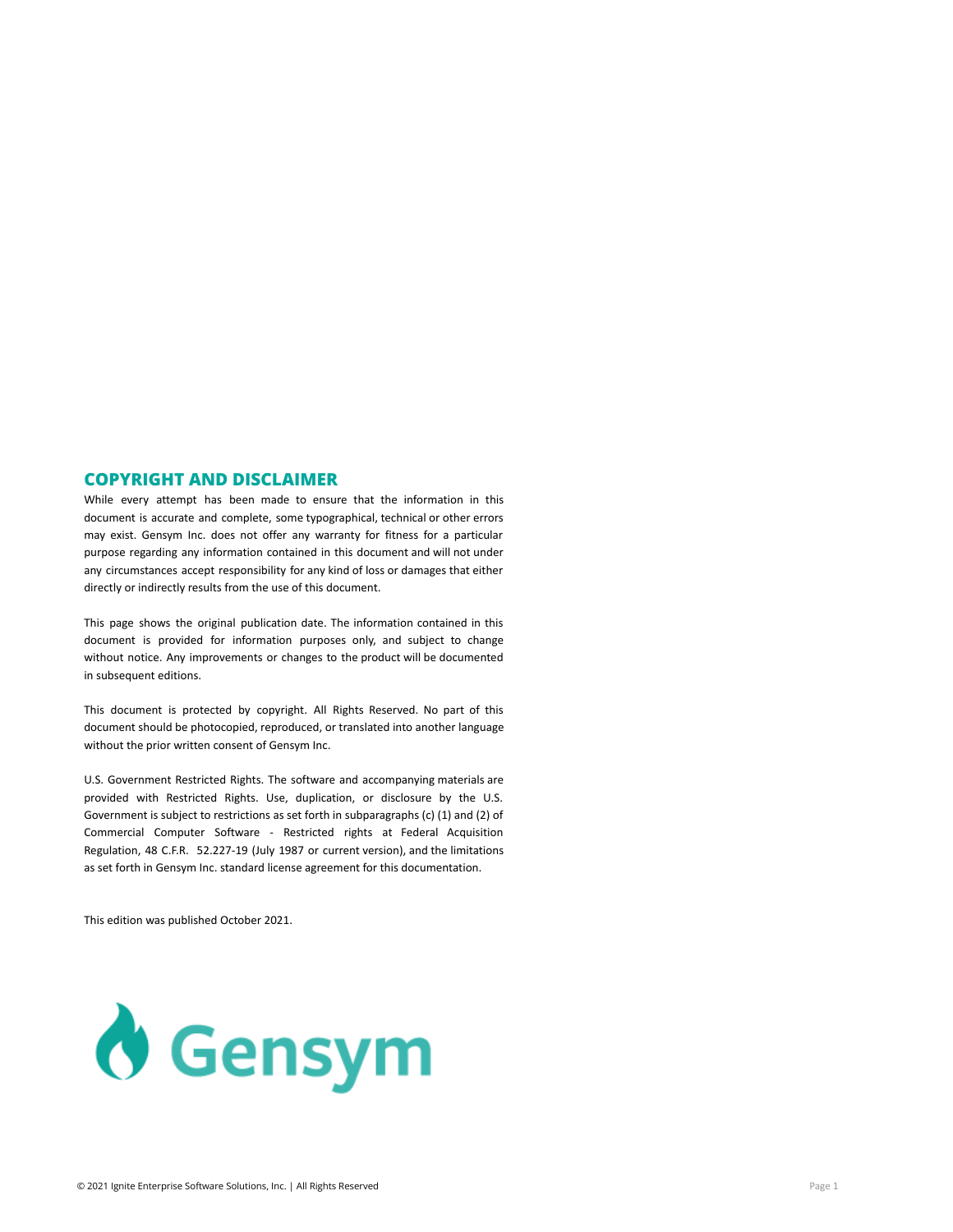### <span id="page-2-0"></span>**Table of Contents**

| <b>Table of Contents</b>    | 1 |
|-----------------------------|---|
| 1. Overview                 | 3 |
| 2. Changes in Release       | 4 |
| 3. Licensing Changes        | 4 |
| 4. Release Summary          | 5 |
| <b>5. Release Details</b>   | 5 |
| 6. Release Summary (2021.2) | 6 |
| 7. Release Summary (2021.1) | 6 |
| 8. G2 2021 Platform Matrix  | 7 |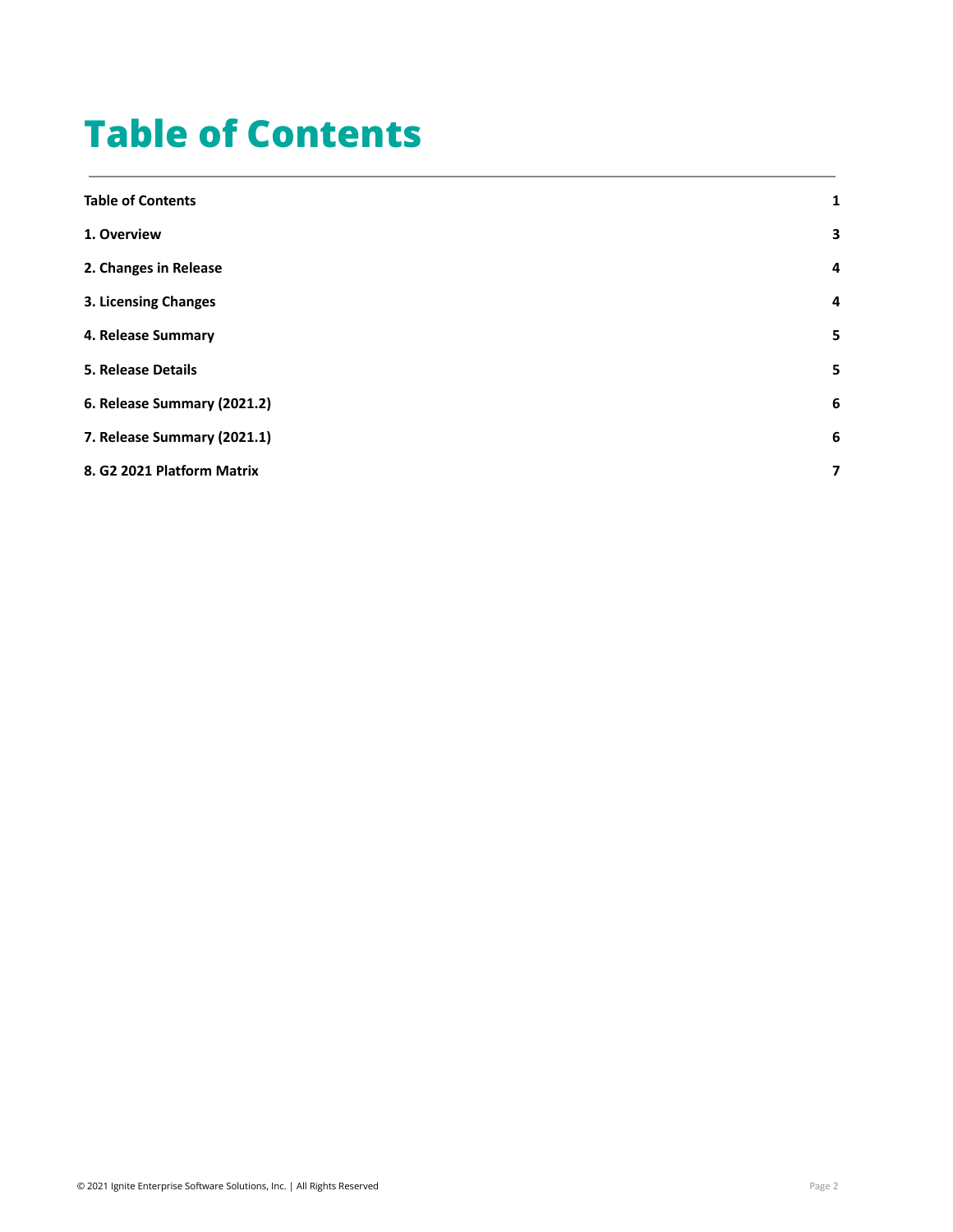### <span id="page-3-0"></span>**1. Overview**

This current **G2 2021.3** update is the next release of the new major edition(s) of the G2 platform – i.e. G2 2021. G2 2021 comes in two editions: Standard (STD32 & STD64) and Enterprise (ENT).

Product defects are generally fixed in both editions of G2. Feature or Function enhancements (if any) that are reserved for Enterprise will be duly highlighted in the release notes. A brief summary of Enterprise and STD edition is attached below. For additional details please contact your account manager or contact Ignite Support

Gensym G2 2021 Platform is available in both Standard and Enterprise Editions. The following table provides the differences between these editions.

| Feature                                                                 | Standard<br>Edition | Enterprise<br>Edition |
|-------------------------------------------------------------------------|---------------------|-----------------------|
| Real Time Reasoning Engine                                              | V                   |                       |
| Natural Language Rule Definition                                        |                     |                       |
| Graphical Design of Business Processed                                  |                     |                       |
| Mission-Critical Reliability                                            |                     |                       |
| <b>Object Modeling</b>                                                  |                     |                       |
| Rapid Prototyping                                                       |                     |                       |
| Unified Modeling & Simulation                                           |                     |                       |
| <b>Task Priority Scheduling</b>                                         |                     |                       |
| Support for 64-bit environments                                         |                     |                       |
| Unlimited Process Authorizations (g2) <sup>*</sup>                      |                     |                       |
| Support for MQTT Protocol as a client leveraging the MQTT Framework     |                     |                       |
| Support for Realtime Operating System VxWorks on PowerPC architecture** |                     |                       |

Customers can continue to provide their valuable feedback to our support through our support portal at <https://support.ignitetech.com>.

\*\* SP0 – S board (from Aitech) with 32-bit PowerQUICC®III MPC8548E – e500 architecture

<sup>\*</sup> Subject to your existing licensing terms and conditions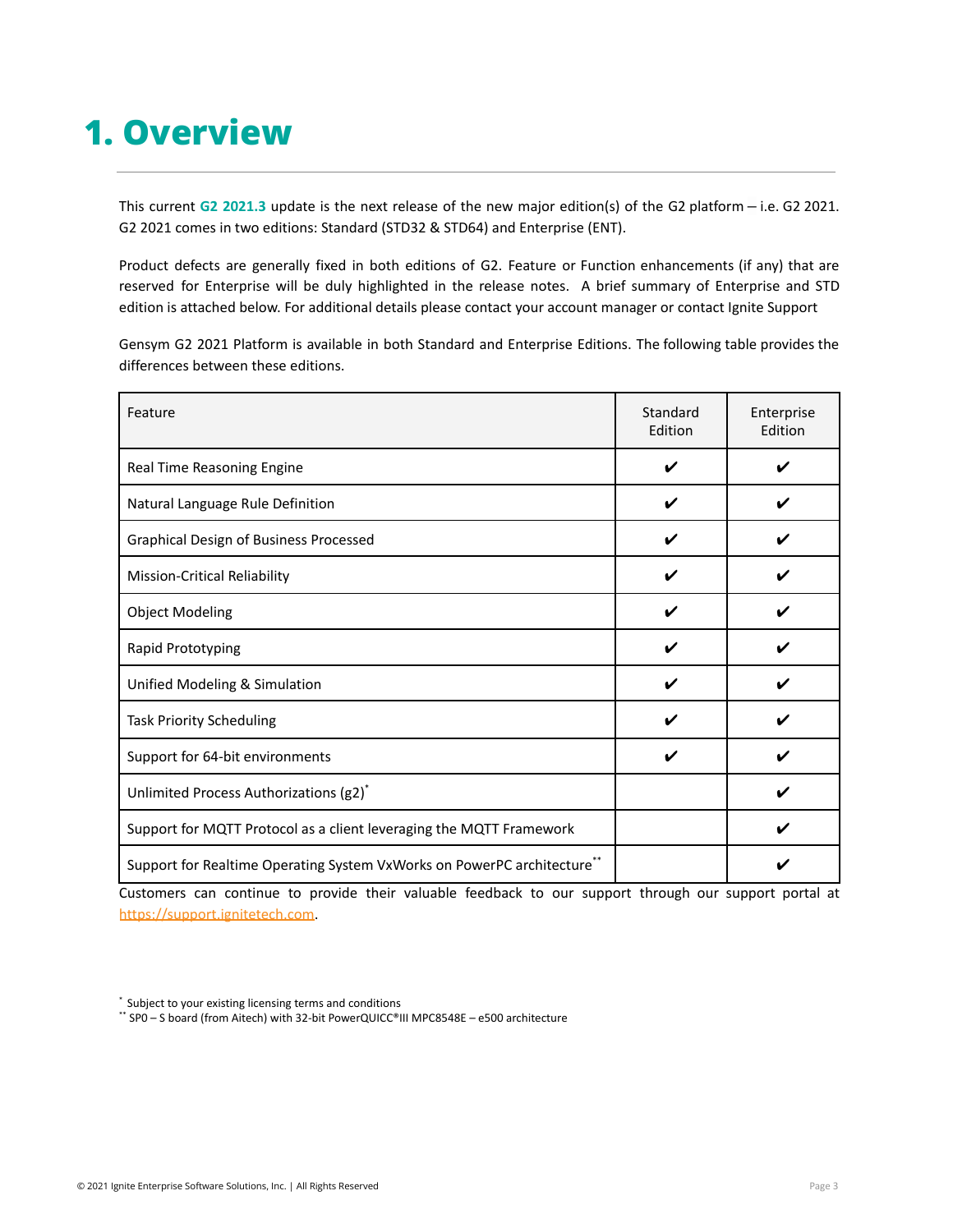- ❖ **Latest Release Version** Gensym.2021.3
- ❖ **As of Release Date** October 12 th , 2021
- ❖ **Release Type** Public Release

❖ **Deliverables** Product Release Software (SHA1 checksums as below) cc0d59f259a81d10b5958cc5c26c123b7be65b8a Win 32-bit 0e191903f36eb8ef42df86c27988a659c61e6ef2 Lin 32-bit 63b223baa254c08a6a8eb5deba161011cc0da22e Win 64-bit ace0bd60fa2434433fbfdcb655127c0a3e800414 Lin 64-bit

Release Notes Documentation

❖ **Other Information** None

### <span id="page-4-0"></span>**2. Changes in Release**

- 5 customer-identified or internally identified issues since 2021.2
- Improved product quality due to additional internal fixes.

## <span id="page-4-1"></span>**3. Licensing Changes**

Please note that the G2 server will shut down the next day after the license expires.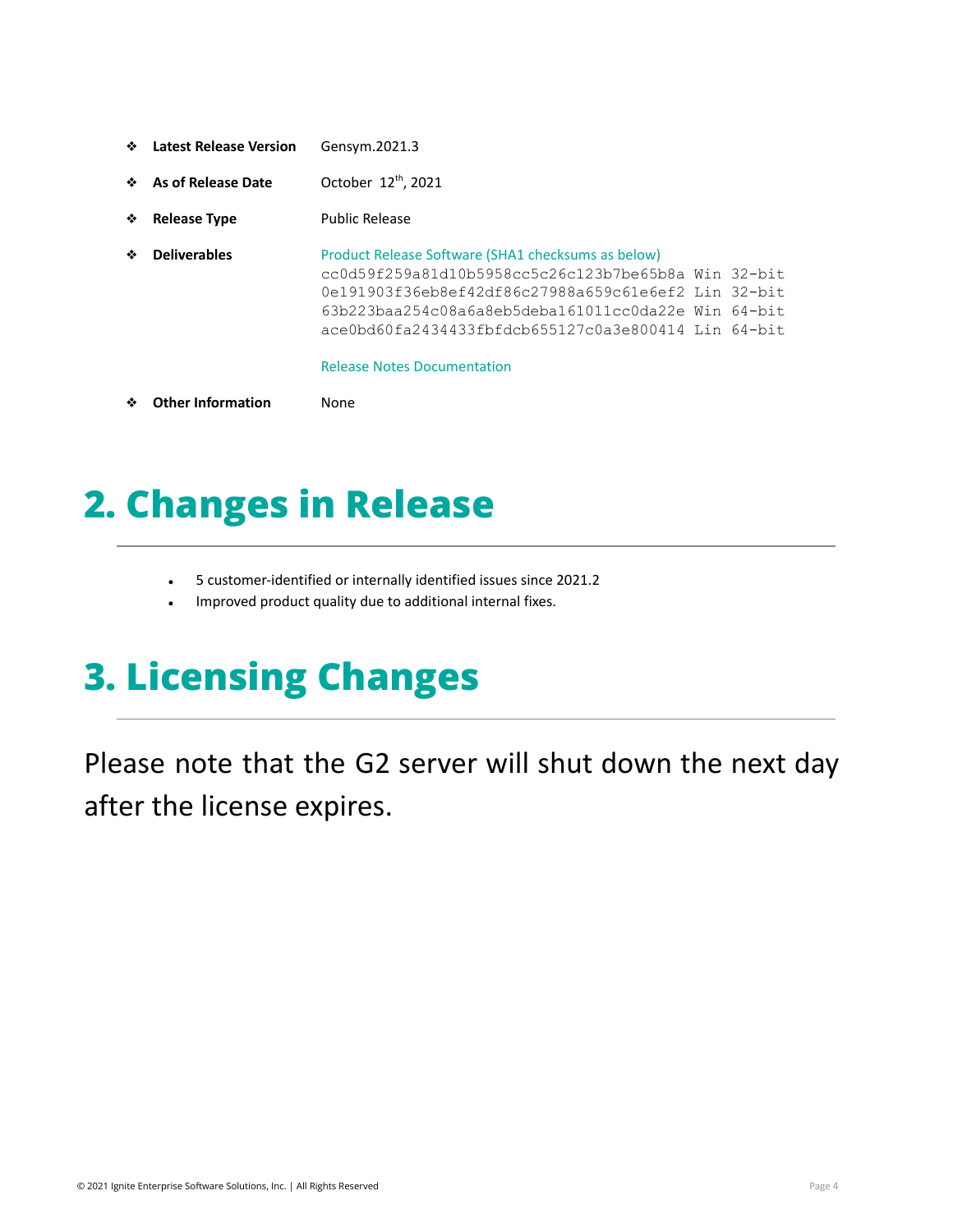## <span id="page-5-0"></span>**4. Release Summary**

| <b>Key</b>      | <b>Customer Issue ID</b> | Summary                                                       |  |  |
|-----------------|--------------------------|---------------------------------------------------------------|--|--|
| GENSYMCID-12523 | 1905179                  | http-server-ssl-cetificate-file attribute of Gweb HTTP server |  |  |
| GENSYMCID-12975 | 2768130                  | Small workspaces show up with scroll bars                     |  |  |
| GENSYMCID-12977 | 2770238                  | g2-{add   delete}-user are not making g2.ok changes properly  |  |  |
| GENSYMCID-13029 | 2888063                  | Use of ActiveX Control can crash G2                           |  |  |
| GENSYMCID-13048 | 2930849                  | Corrupt perm-float-array item causes crashes                  |  |  |

### <span id="page-5-1"></span>**5. Release Details**

#### **GENSYMCID-12523: http-server-ssl-cetificate-file attribute of Gweb HTTP server**

**Issue:** Gweb G2 built-in HTTP server was ignoring http-server-ssl-enabled attribute. **Solution:** Gweb G2 built-in HTTP server honours this attribute. In order to enable HTTPS, please start G2 server with -secure -cert /path/to/certificate-and-key.pem command line arguments, and set http-server-ssl-enabled attribute of gweb-g2-http-server class instance to true.

#### **GENSYMCID-12975: Small workspaces show up with scroll bars**

**Issue:** An overly-aggressive optimization resulted in some resizing requests being ignored. **Solution:** Workspace size requests are handled correctly.

#### **GENSYMCID-12977: g2-{add|delete}-user are not making g2.ok changes properly**

**Issue:** Extra or missing empty lines were confusing these procedures. **Solution:** Extra or missing empty lines are handled properly.

#### **GENSYMCID-13029: Use of ActiveX Control can crash G2**

**Issue:** Some Telewindows 2 use cases were overlooked when moving to Connections 2.0 several years ago, as Telewindows 2 was deprecated earlier.

**Solution:** Offending system procedures take Connections 2.0 into account.

#### **GENSYMCID-13048: Corrupt perm-float-array item causes crashes**

**Issue:** The float-array pretty-printing function was not handling all possible cases. **Solution:** All possible cases are handled properly.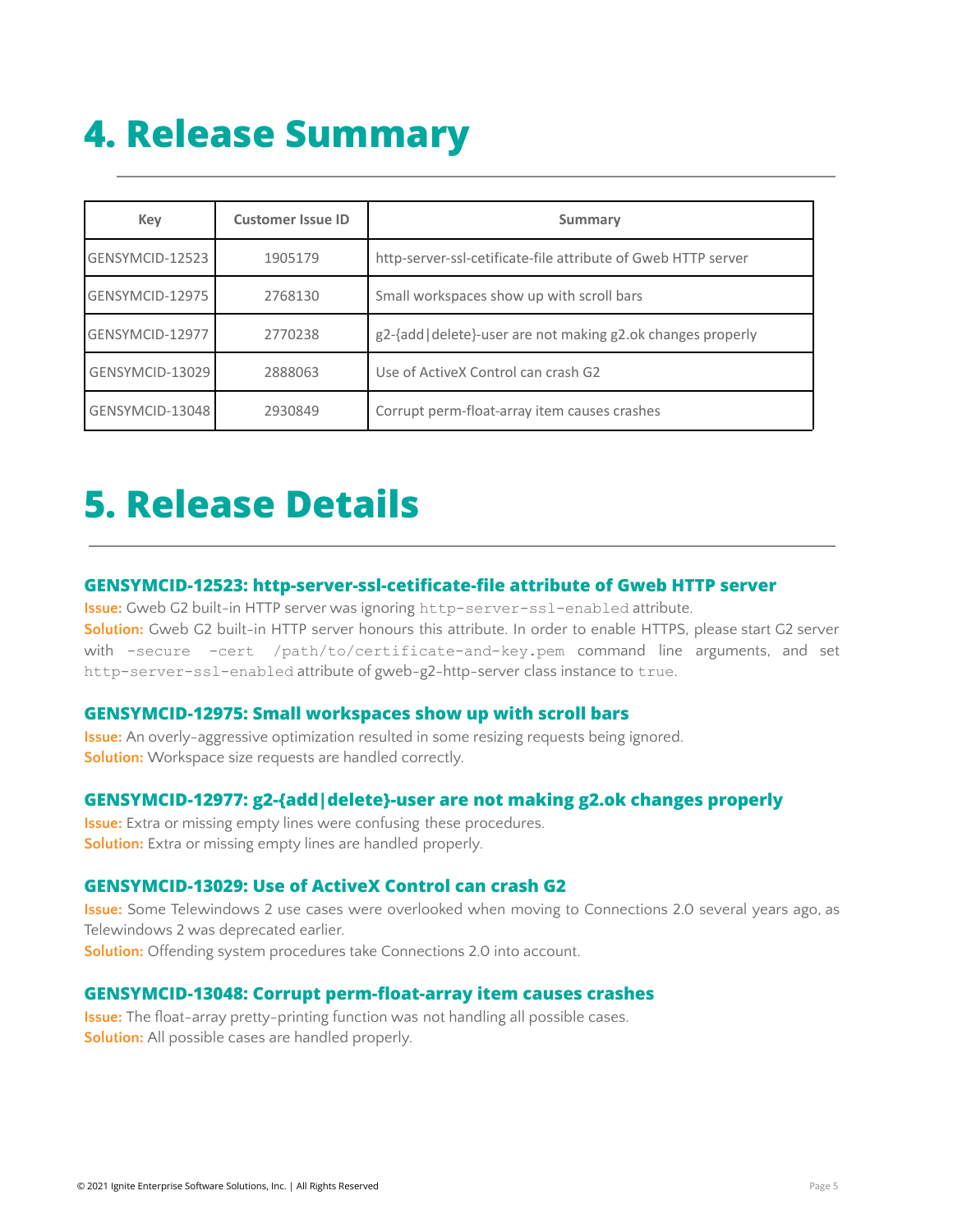# <span id="page-6-0"></span>**6. Release Summary (2021.2)**

| <b>Key</b>      | <b>Customer Issue ID</b> | Summary                                         |  |  |  |
|-----------------|--------------------------|-------------------------------------------------|--|--|--|
| GENSYMCID-12628 | 2094996                  | Labels abbreviated                              |  |  |  |
| GENSYMCID-12812 | 2426139                  | Missing Auto Hide button on GEVM Native browser |  |  |  |
| GENSYMCID-12985 | 2788855                  | G2 ODBC bridge crashes                          |  |  |  |
| GENSYMCID-12995 | 2785412                  | GDA error causing memory leak                   |  |  |  |

## <span id="page-6-1"></span>**7. Release Summary (2021.1)**

| Key             | <b>Customer Issue ID</b> | Summary                                                          |  |  |
|-----------------|--------------------------|------------------------------------------------------------------|--|--|
| GENSYMCID-12774 | 2308866                  | G2 aborts with error when loading KB multiple times              |  |  |
| GENSYMCID-12783 | 2339885                  | G2 crash after resume                                            |  |  |
| GENSYMCID-12861 | 2561777                  | Cannot include calendar-format syntax in cell-spec for grid-view |  |  |
| GENSYMCID-12893 | 2590205                  | Incorrect negative interval to Unix time conversion              |  |  |
| GENSYMCID-12913 | 2743336                  | Full-color-picker will not open in twng 2018 and above           |  |  |
| GENSYMCID-12922 | 2746794                  | TWNG crashes when closing a window with a masked edit box        |  |  |